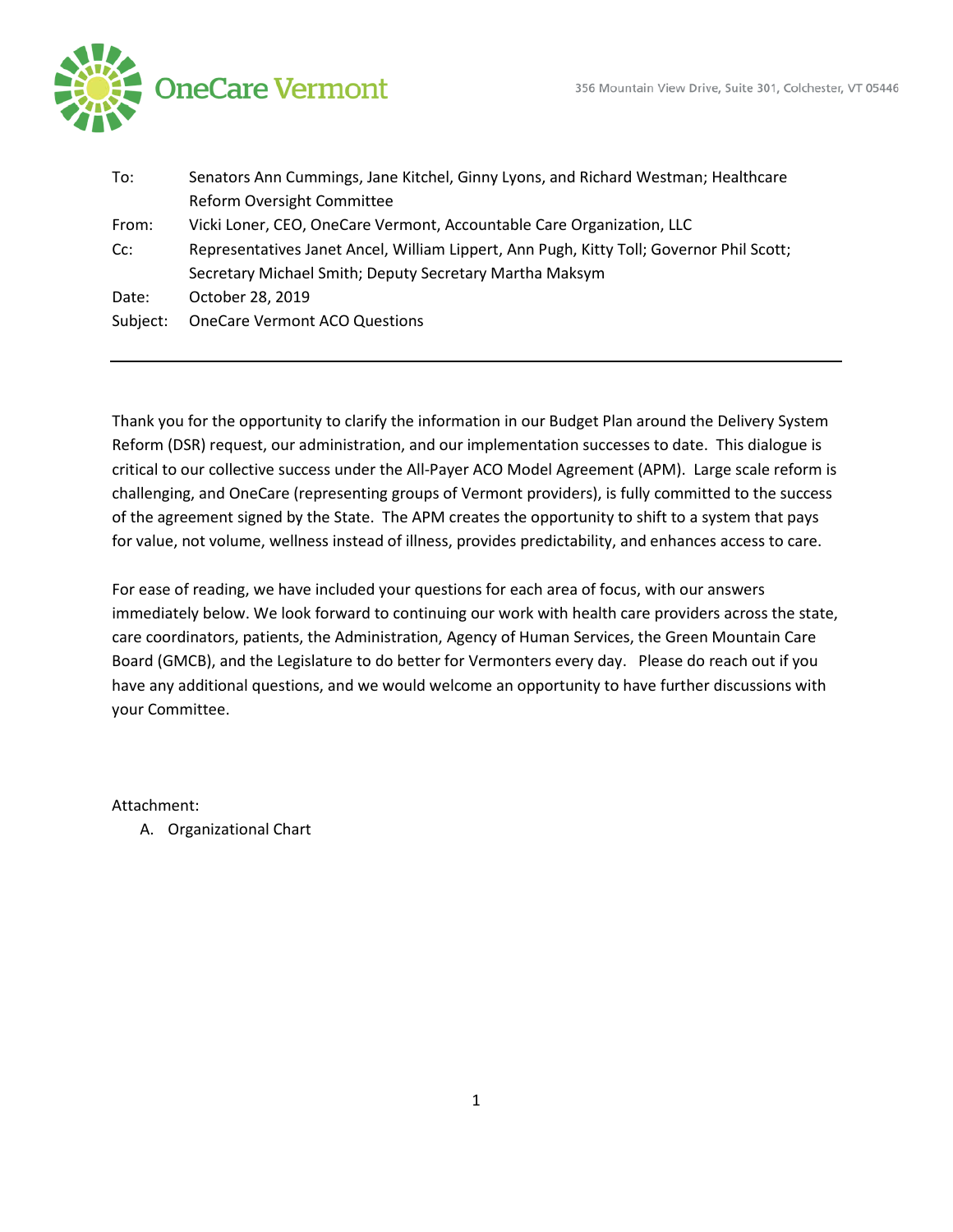### **Delivery System Reform Funding**

#### **1) Do you agree with Chair Mullin's assessment? If so, on what basis?**

*Response: OneCare agrees that Delivery System Reform (DSR) dollars are critical to transformation of healthcare in Vermont. The DSR program was rightly negotiated by the State of Vermont as a significant element of the 1115 Global Commitment Waiver to provide essential transformational, programmatic, and infrastructure health reform funding as we proceed under the All-Payer ACO Model (APM). Both the State and Federal government recognized that DSR funds are necessary to make the shift to value based care. These initial investments would support access to primary care, prevention, and management of chronic illness. DSR funds in support of Vermont's APM have been largely untapped, leaving Federal dollars on the table. The provider community has united to support the State's agreement and have funded \$49.6 million in investments to date, while agreeing to take on the financial risk exposure that is required under the model. This model is an opportunity for the State and providers of care to work together in a sustainable, thoughtful, and concerted way to improve the health and experience of care for Vermonters.* 

### **2) What did not happen that would have happened if the amount of DSR funding had been greater?**

*Response: It is hard to predict what didn't happen because the amount of DSR and federal funds were not greater. The hospital provider community stepped up to fill the gap in funding. Investments were used to form the ACO as the vehicle (as necessitated under the Agreement), to fund population health programs that support the APM care goals, and to take on the financial risks under two sided risk contracts with payers. At the midpoint, if the model is to grow like intended, the hospitals cannot be expected to continue to fund the preponderance of investments (~\$25 million in 2020), take on more financial liability (~\$44 million in 2020), and still operate in an environment that that has only partially transitioned to value-based care. It is important to leverage federal dollars during the formative years so that the provider community can be provided with the tools and resources necessary to successfully achieve the goals under the All-Payer ACO Model.*

## **3) Can you provide a detailed description of how additional funds would have been expended and the expected benefit to Vermont patients and consumers?**

**Response:** The investments we are asking to fund with DSR dollars are to help balance the expenditures. They include investments in workforce, primary care prevention, mental health, and management of chronic illness, and expansion of our care coordination programs including support for longitudinal care, pediatrics, and clinical pharmacy supports. OneCare- and its provider participants- believe these investments are needed to continue making progress under the APM care model goals- expanding access, decreasing harmful impacts of mental health and substance use, and decreasing prevalence of chronic disease.

**4) How much money has OneCare Vermont received in DSR payments to date, and from what sources? How has OneCare Vermont used these funds?**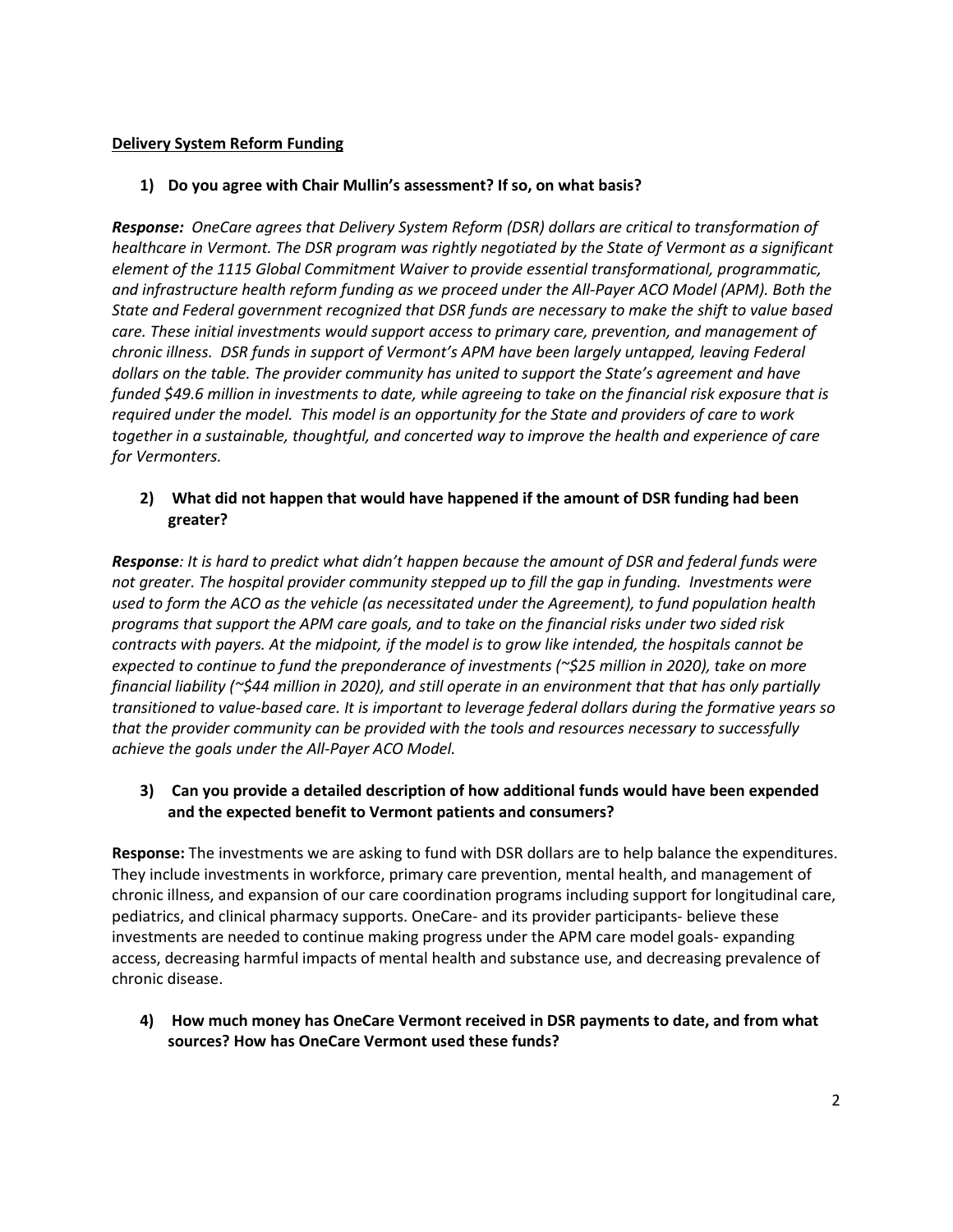**Response:** OneCare has received all DSR directly from the Department of Vermont Health Access through CY 2018 and CY 2019 Vermont Medicaid Next Generation ACO Program contracts. Note the numbers include the full amount and then then an estimate of State share (general fund) based on a 50/50 match rate. No funding was provided in the 2017 contract year.

- 2018 DSR: \$6,399,503 (~ \$3,199,715 in general fund) used to support community based care coordination and systems and analytics to support providers moving to value and risk based contracts
- 2019 DSR: \$2,975,000 allocated for the year  $(\sim$ \$1,487,500 in general fund);  $\sim$ \$1,120,000 paid to date in CY 2019. Used to support community based care coordination and systems, primary prevention activities in ACO-participating communities, and analytics to support providers moving to value and risk based contracts

OneCare has also received HITECH support funding to stand-up and support statewide analytics and care coordination systems. We understand these funds to be 90/10 funding, meaning that 10% of the amount is funded through State general funds. The total funding from this source 2017-2019 is \$4,168,000 (~\$416,800 in general fund) through 2019 (with \$2,793,000 having been received to date).

## **OneCare Vermont's FY2020 Budget Submission**

# **1) How did OneCare Vermont arrive at this specific sum?**

Response: Of the \$13.1M identified in health care reform investments, \$6.0M is a request for new programs to include investments in primary care prevention, mental health, management of chronic illness, and expansion of our care coordination programs including support for home health longitudinal care, pediatrics, and clinical pharmacy supports. The \$1.8M is for continuation of existing funding to expand programming that has been launched to date (RiseVT). The DSR funds are eligible for federal match as memorialized in Vermont's 1115 Global Commitment waiver (to fund activities in support of the All-Payer Model Agreement). We understand rates may vary, but believe that approximately half of these requested DSR (new and existing) funds (~\$3.9M) would come from state investments contributions.

The remainder (\$5.3M) includes OneCare's Fixed Payment Care Coordination Allocation, which would be fully within the Medicaid total cost of care rates, meaning that OneCare is voluntarily shifting funds into this investment category at no additional cost to the state.

## **2) What does OneCare Vermont plan to do with these funds, should they be provided?**

**Response:** The DSR funds would help to balance the expenditures, include investments in primary care prevention, mental health, management of chronic illness, and expansion of our care coordination programs including support for longitudinal care, pediatrics, and clinical pharmacy supports. OneCareand its provider participants- believe these investments are needed to continue making progress under the APM care model goals- expanding access, decreasing harmful impacts of mental health and substance use, and decreasing prevalence of chronic disease.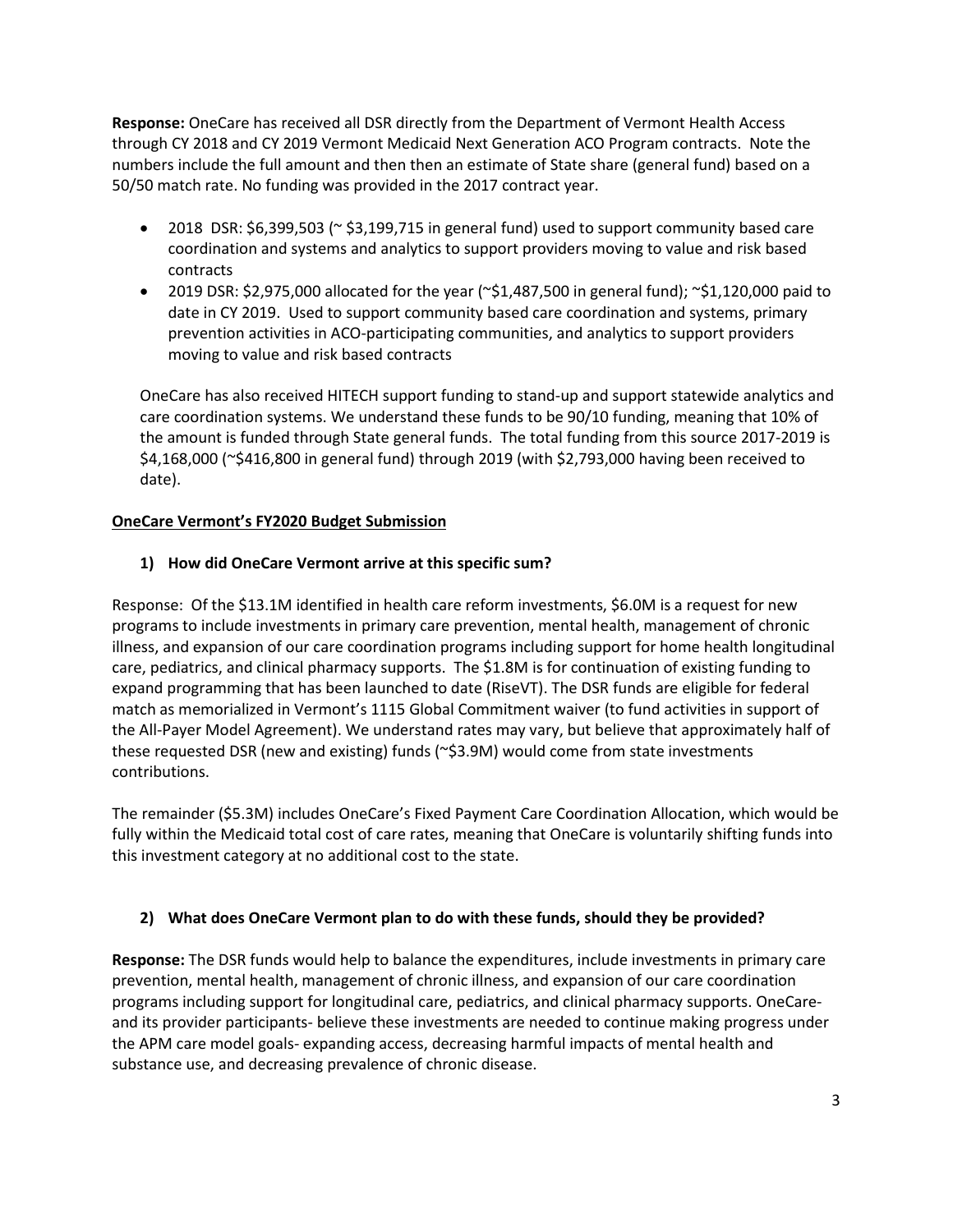# **OneCare Vermont Administration and All-Payer ACO Model Implementation**

## **1) Please describe OneCare Vermont's current administrative structure and provide an organizational chart.**

**Response:** OneCare provides the necessary legal vehicle for the entire system of care to come together in a unified way to be accountable for the care delivered to Vermonters. Almost 70% of our operating expense is directed towards providing our participating providers with tools, data, and subject matter expertise so that they can be successful under a model that holds them finically and clinically accountable. The ACO acts as a shared resource, absent the ACO vehicle, each health provider/ organization would have to purchase these resources independently to be successful under the value based models that are happening at a Federal level<sup>[1](#page-3-0)</sup>, regardless of Vermont's policies.

As requested, we have included our organizational chart. Note in 2020 the OneCare CEO and CFO will be fulltime employees of OneCare and not have additional commitments to the University of Vermont Medical Center or the Adirondack ACO in New York.

We would also like to take this opportunity to address our tax status. OneCare is not operated to make profits. We are provider led and operate in alignment with the non-profit missions of our founders and the many providers who participate. OneCare budgets to break even and surpluses are either added to reserves that are required by regulators or distributed to provider participants who have met the standards for delivering high quality care. Although we believe that OneCare could fulfill the tax exempt non-profit requirements, as a strong provider led LLC, it is not eligible for Vermont non-profit status under current Vermont law. Unique restrictions in Vermont law do not allow non-profits to have more than 49% of their Board financially interested. ACO regulations require that 75% of the Board be provider representatives, and providers can receive savings and funding from the ACO.

## **2) Please describe OneCare Vermont's success to date in meeting the care targets under the All-Payer ACO Model. How can OneCare Vermont improve its progress?**

**Response:** OneCare, as a collaborative and voluntary network of health care providers and healthrelated community based service agencies, are working to support the care goals under Vermont's All-Payer ACO model: 1) access, 2) reducing deaths related to suicide and drug overdose, 3) reducing prevalence and morbidity of chronic disease.

Since its inception, OneCare has provided additional investments for primary care, provided funds for communities to test innovation, funded prevention programs such as RiseVT and DULCE, and retained funding flowing to state reform efforts like the Vermont Blueprint for Health and Support and Services

<span id="page-3-0"></span> <sup>1</sup> CMS Quality Payment Program https://www.cms.gov/Medicare/Quality-Payment-Program/Quality-Payment-Program.html